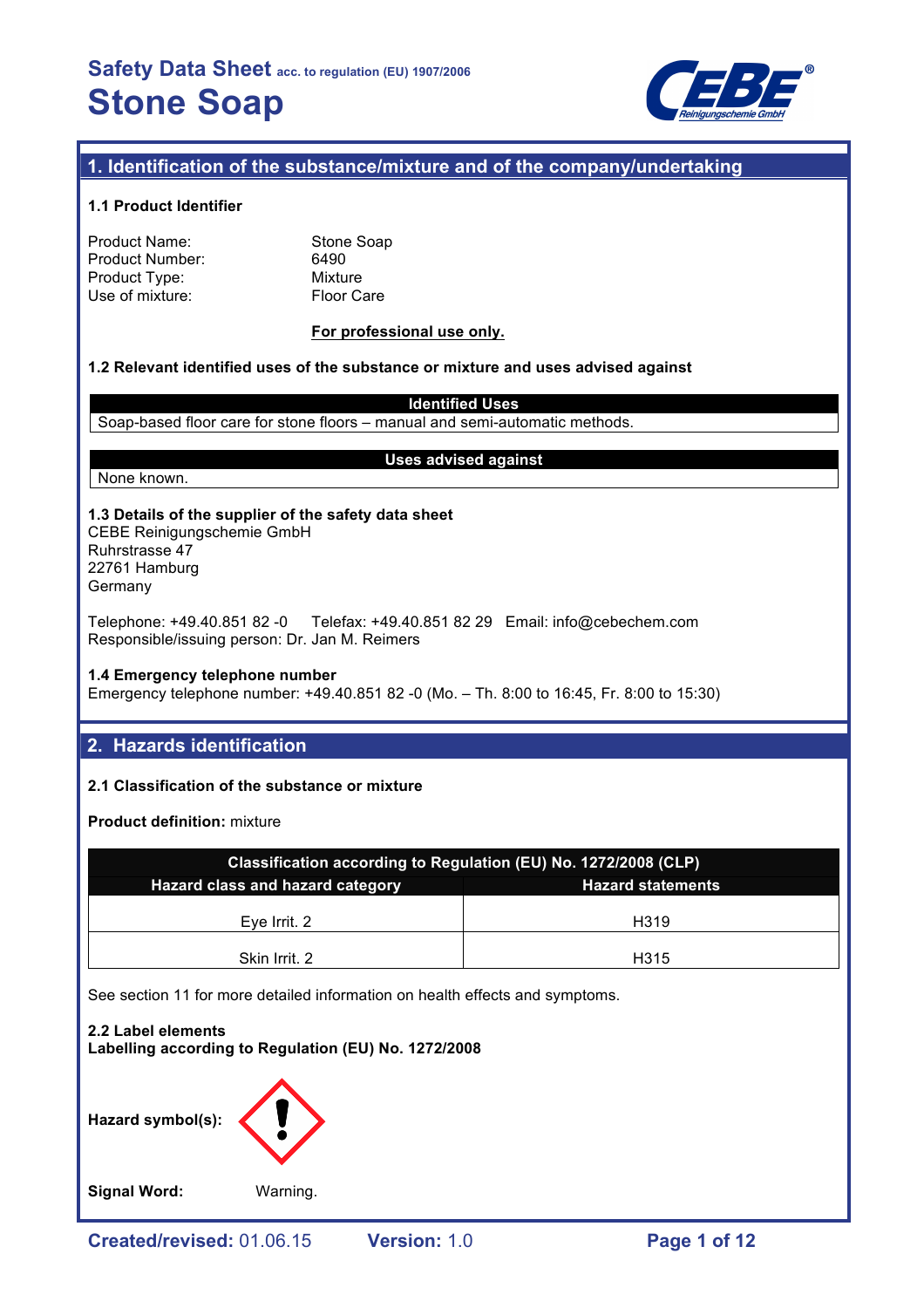

| <b>Hazard Statements:</b>                   | H <sub>3</sub> 19<br>H315            | Causes serious eye irritation.<br>Causes skin irritation.                                                                              |
|---------------------------------------------|--------------------------------------|----------------------------------------------------------------------------------------------------------------------------------------|
| <b>Precautionary Statements:</b>            |                                      |                                                                                                                                        |
| <b>Prevention:</b>                          | P <sub>264</sub><br>P <sub>280</sub> | Wash hands thoroughly after handling.<br>Wear protective gloves/protective clothing/eye<br>protection/face protection.                 |
| <b>Reaction:</b>                            | P305+P351+P338                       | IF IN EYES: Rinse cautiously with water for several<br>minutes. Remove contact lenses, if present and<br>easy to do. Continue rinsing. |
|                                             | P337+P313                            | If eye irritation persists: Get medical<br>advice/attention.                                                                           |
|                                             | P302+P352<br>P332+P313               | IF ON SKIN: Wash with plenty of soap and water.<br>If skin irritation occurs: Get medical advice/attention.                            |
|                                             |                                      |                                                                                                                                        |
| Storage:                                    | None.                                |                                                                                                                                        |
| Disposal:                                   | None.                                |                                                                                                                                        |
| <b>Additional labelling elements: None.</b> |                                      |                                                                                                                                        |

## **2.3 Other hazards**

**Other hazards that do not lead to a classification:** Not applicable.

## **3. Composition/information on ingredients**

## **3.2 Mixtures**

| <b>Hazardous</b><br><b>Components</b>              | <b>Identifiers</b>                                                      | <b>Wt.-%</b> | <b>Classifcation</b><br>(EU) 1272/2008                        |
|----------------------------------------------------|-------------------------------------------------------------------------|--------------|---------------------------------------------------------------|
| Trisodium phosphate                                | $REACH#: 01-$<br>2119489800-32-0000<br>EG: 231-509-8<br>CAS: 10101-89-0 | $1 - 5\%$    | Skin Irrit. 2, H315<br>Eye Irrit. 2, H319<br>STOT SE3, H335   |
| linear alkylbenzene<br>sulfonates, sodium<br>salts | CAS: 68081-81-2<br>EG: 268-356-1                                        | $1 - 5%$     | Acute Tox. 3, H301<br>Eye Dam. 1, H318<br>Skin Irrit. 2, H315 |

See section 16 for the full wording of the above mentioned H-statements.

At the time of creation of this data sheet no further ingredients were classified as hazardous to health or environment or were contained in concentrations that did not mandate their mention in this section.

## **4. First aid measures**

## **4.1 Description of first aid measures**

**Eye contact:** Immediately flush eyes with plenty of water, occasionally lifting the upper and lower eyelids. Check for and remove any contact lenses. Continue to rinse for at least 10 minutes. Get medical attention if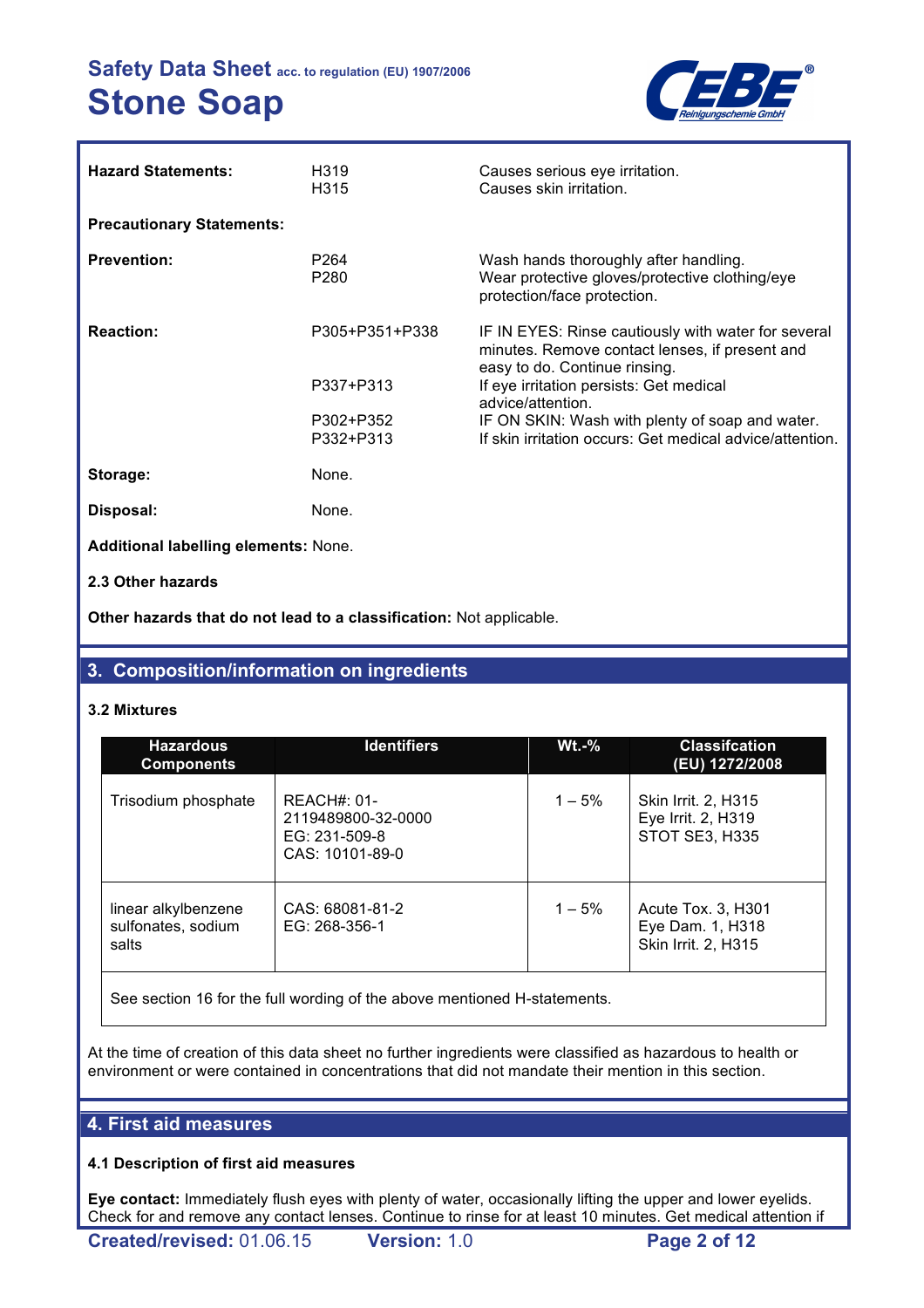

adverse health effects persist or are severe.

**Inhalation:** Get medical attention immediately. Remove victim to fresh air and keep at rest in a position comfortable for breathing. If it is suspected that fumes are still present, the rescuer must wear an appropriate mask or self-contained breathing apparatus In the absence or irregular breathing, or if respiratory arrest occurs provide artificial respiration by trained personnel or oxygen. For the first person providing aid it can be dangerous to give mouth-to-mouth resuscitation. If unconscious place in recovery position and seek immediate medical attention. Maintain an open airway. Loosen tight clothing (eg. collar, tie, belt, or waistband). In case of inhalation of combustion products, symptoms may be delayed.

**Skin contact:** Flush contaminated skin with plenty of water. Remove contaminated clothing and shoes. Continue to rinse for at least 15 minutes. Get medical attention if adverse health effects persist or are severe. Wash clothing before reuse. Thoroughly clean shoes before reuse.

**Ingestion:** Wash out mouth with water. Remove denture prosthesis if any. Remove victim to fresh air and keep at rest in a position comfortable for breathing. Do not induce vomiting unless directed to do so by medical personnel. Should vomiting occur, keep head low so that vomit does not enter the lungs. Get medical attention if adverse health effects persist or are severe. Never give anything to an unconscious person by mouth. If unconscious, place in recovery position and seek immediate medical attention. Maintain an open airway. Loosen tight clothing (eg. collar, tie, belt or waistband).

**Protection of first-aiders:** No action shall be taken involving any personal risk or without suitable training. If it is suspected that fumes are still present, the rescuer must wear an appropriate mask or self-contained breathing apparatus. For the first person providing aid it can be dangerous to give mouth-to-mouth resuscitation. Wash contaminated clothing thoroughly with water before you take them off or wear gloves.

## **4.2 Most important symptoms and effects, both acute and delayed**

### **Potential acute health effects**

**Eye contact:** Irritating to eyes. **Inhalation:** No known significant effects or critical hazards. **Skin contact: Irritating to skin. Ingestion:** Irritating to throat, mouth and stomach.

### **Signs / symptoms of overexposure**

**Eye contact:** Adverse symptoms may include the following: irritation, tearing, redness. **Inhalation:** No specific data. **Skin contact:** Adverse symptoms may include the following: irritation, reddening. **Ingestion:** No specific data.

### **4.3 Indication of any immediate medical attention and special treatment needed**

**Indications for the physician:** Treat symptomatically. If larger amounts have been swallowed or inhaled consult specialist for poisoning.

**Special treatement:** No special treatment.

## **5. Fire fighting measures**

### **5.1 Extinguishing media**

**Suitable extinguishing media:** Use an extinguishing agent suitable for the surrounding fire.

**Unsuitable extinguishing media:** None known.

### **5.2 Special hazards arising from the substance or mixture**

**Hazards from the substance or mixture**: In a fire or if heated, a pressure increase will occur and the container may burst.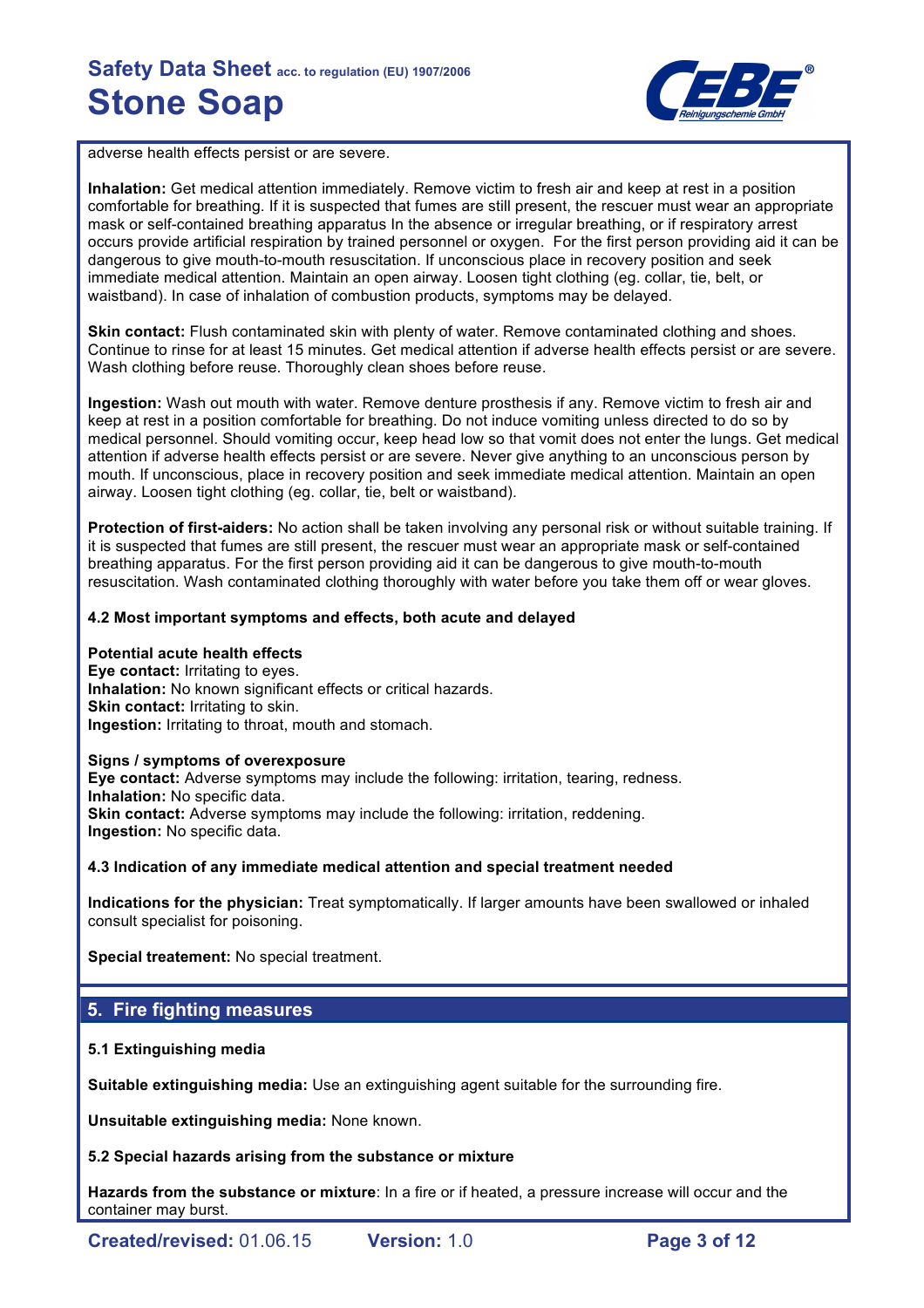

**Hazardous combustion products:** Decomposition products may include the following materials: carbon dioxide, carbon monoxide, oxides.

## **5.3 Advice for firefighters**

**Special precautions for fire- fighters:** In case of fire the scene cordon immediately removing all persons from the danger area. No action shall be taken involving any personal risk or without suitable training. Move containers from fire area if safe to do so. Spray fire-exposed containers with water to cool.

**Special protective equipment for firefighters:** Fire fighters should wear proper protective equipment.

## **6. Accidental release measures**

## **6.1 Personal precautions, protective equipment and emergency procedures**

**For persons that are not emergency technicians:** No action shall be taken involving any personal risk or without suitable training. Evacuate surrounding areas. Keep unnecessary and unprotected personnel from entering. Do not touch or walk through spilled material. Avoid breathing vapor or mist. Ensure adequate ventilation. In case of insufficient ventilation wear suitable respiratory equipment. Put on appropriate personal protective equipment.

**For first aid personel in case of emergency:** If protective equipment/clothing is needed in case of accidental release, Section 8 should be consulted for appropriate and inappropriate materials. See section 8 for further information on hygiene measures.

## **6.2 Environmental precautions**

Avoid the proliferation and dispersal of spilled material and contact with soil, waterways, drains and sewers. Inform the relevant authorities if the product has caused by environmental pollution (sewers, waterways, soil or air).

## **6.3 Methods and materials for containment and cleaning up**

**Small amounts:** Dilute with plenty of water. Absorb with an inert material and place in an appropriate waste disposal.

**Large amounts:** avoid entry into sewers, water courses, basements, or confined areas.Collect spilt material using non-flammable absorption agent (eg. sand, earth, vermiculite or diatomaceous earth) and hand it in for disposal according to local regulations in an appropriate container (see section 13).

## **6.4 Reference to other sections**

See Section 1 for emergency contact information. See Section 8 for information on appropriate personal protective equipment. See Section 13 for additional waste treatment information.

## **7. Handling and storage**

The information in this section contains generic advice and guidance. The list of Identified Uses in Section 1 should be consulted for any exposure scenario or when exposure scenarios on the available applicationspecific information.

## **7.1 Precautions for safe handling**

**Protective measures:** Put on appropriate (see section 8) protective gear. Do not get in contact with eyes, skin or clothing. Do not ingest. Avoid breathing vapor or mist. Keep in the original container or an approved alternative container, which was made from a compatible material. Kept tightly closed when not in use. Empty containers retain product residue and can be dangerous. Do not reuse container.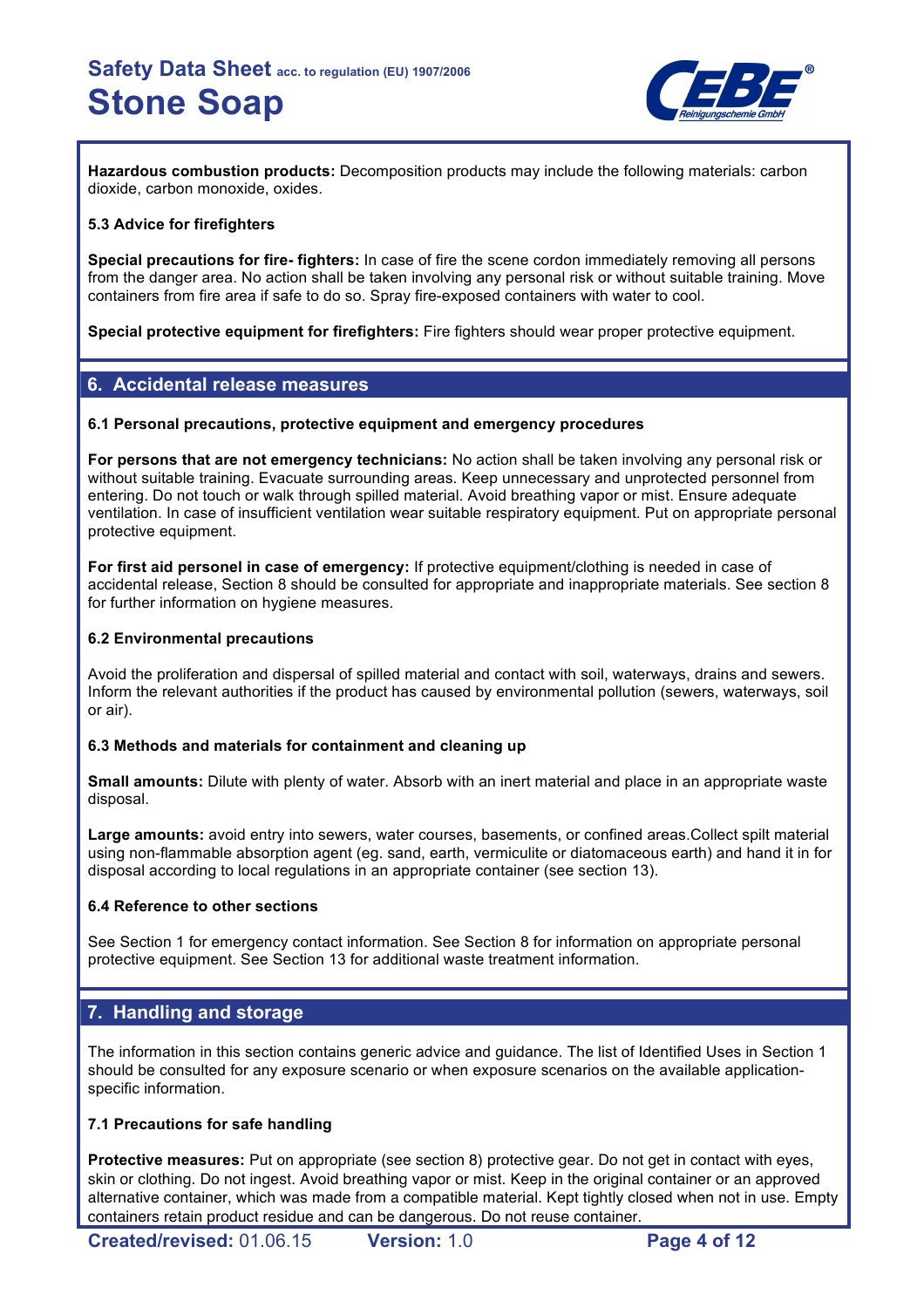

**Advice on general occupational hygiene:** Eating, drinking and smoking should be prohibited in areas where this material is handled, stored and processed. After use or contact with the substance immediately wash hands and face especially before eating, drinking and smoking. Remove contaminated clothing and protective equipment before entering eating areas. See Section 8 for additional information on hygiene measures.

## **7.2 Conditions for safe storage, including any incompatibilities**

Store between the following temperatures: 0 to 40°C (32 to 104°F). Store in accordance with local regulations. Keep only in original container. Protect from direct sunlight. Store in a dry, cool and wellventilated area, away from incompatible materials (see section 10) and do not store with food and drink. Hold container tightly closed and sealed until ready to use. Containers that have been opened must be carefully resealed and kept upright to prevent leakage. Do not store in unlabelled containers. Use appropriate container to avoid environmental contamination.

## **7.3 Specific end use(s)**

**Recommendations:** No information available.

## **8. Exposure controls/personal protection**

The information in this section contains generic advice and guidance. The list of Identified Uses in Section 1 should be consulted for any exposure scenario or when exposure scenarios on the available applicationspecific information.

## **8.1 Control parameters**

## **Occupational exposure limit values**

| <b>Name of substance</b> | <b>Exposure limit value</b> |
|--------------------------|-----------------------------|
|                          |                             |

## **Recommended monitoring procedures**

If this product contains ingredients with exposure limits, monitoring procedures are personal, (related to workplace) or biological monitoring may be required to determine the effectiveness of the ventilation or other control measures and / or the necessity to use respiratory protective equipment. Reference should be made to European Standard EN 689 for methods for the assessment of exposure by inhalation to chemical agents and national guidance documents for methods for the determination of hazardous substances.

## **Derived effect concentrations**

No Derived No Effect Levels (DNEL) – values available.

## **Predicted effect concentrations**

No Predicted No Effect Concentrations (PNEC) available.

## **8.2 Limitation and monitoring of exposure**

**Appropriate etechnical controls:** No special ventilation requirements. Good general ventilation should be sufficient to control worker exposure to airborne contaminants. If this product contains ingredients with exposure limits, use process enclosures, local exhaust ventilation or other engineering controls to keep worker exposure below any recommended or statutory limits.

## **Personal protective measures**

**Hygiene measures:** Wash hands, forearms, and face thoroughly after handling chemical products and at the end of the working day as well as before eating, smoking, and using the toilet. Use appropriate techniques to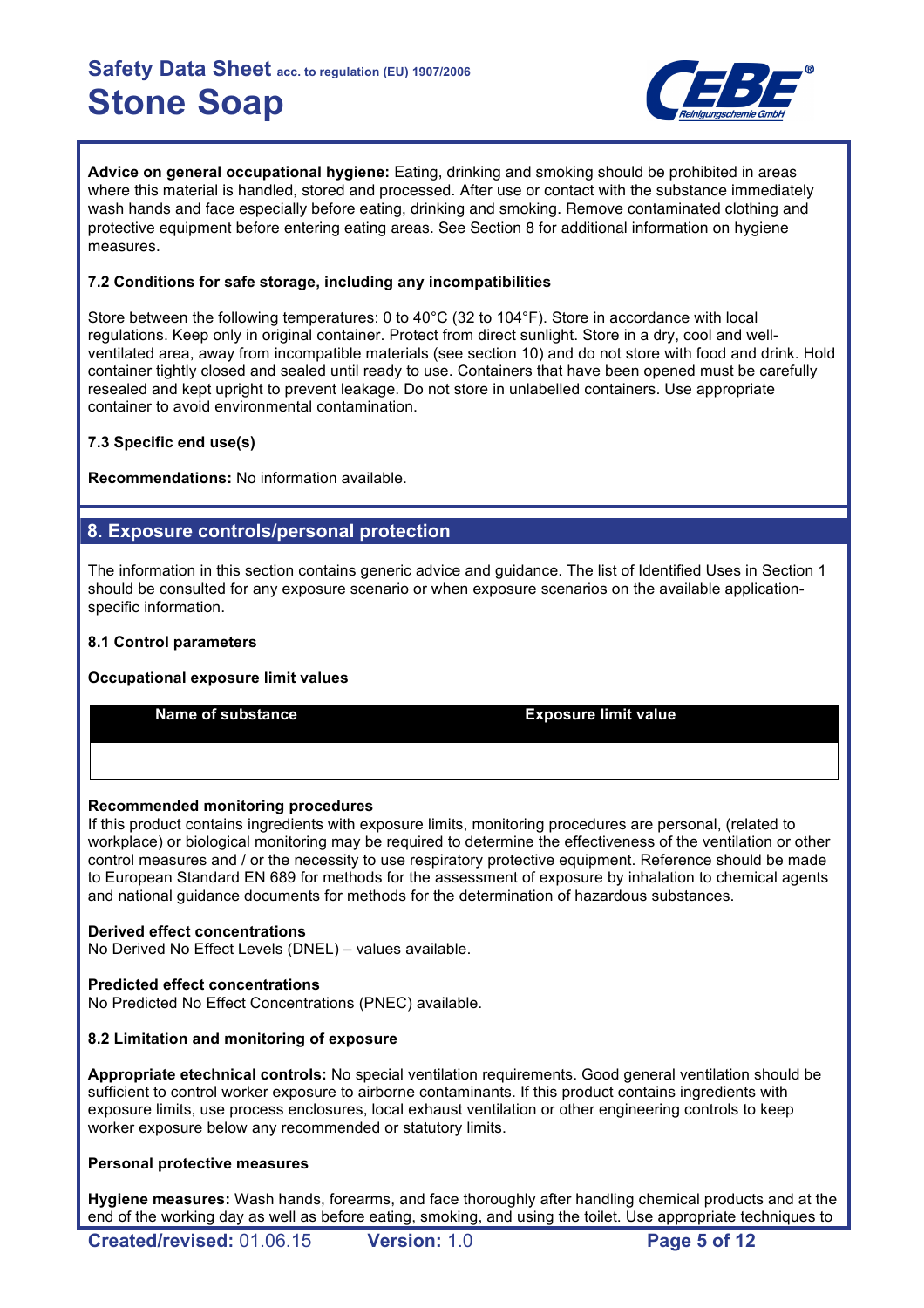

remove potentially contaminated clothing. Wash contaminated clothing before reusing. Ensure that eyewash stations and safety showers are close to the work area.

**Eye protection / face protection (EN 166):** Goggles, chemical goggles or full-face shield.

Hand protection (EN 374): Protective gloves made of nitrile, for example, Camatril<sup>®</sup> 730 from KCL GmbH (see section 16). Penetration time> 8 hours.

**Skin protection (EN 14605):** Before handling this product the personal protective equipment should be selected on the basis of the task and the associated risks to be carried out and approved by a specialist.

**Other skin protection:** Appropriate footwear and any additional skin protection measures should be based on the task being performed and the risks involved and approved by a specialist.

**Respiratory protection (EN 143, 14387):** Under normal and intended conditions of product use no respirator is required. If workers are exposed to concentrations above the exposure limit, they must use appropriate, certified respirators.

**Thermal hazards:** Not applicable.

**Delimitation and monitoring of the environmental exposition:** Emissions from ventilation or work process equipment should be checked to ensure they comply with the requirements of environmental protection legislation. In some cases, fume scrubbers, filters or engineering modifications to the process equipment will be necessary to reduce emissions to acceptable levels.

## **9. Physical and chemical properties**

### **9.1 Information on basic physical and chemical properties**

- **a) Appearance: Form:** liquid **Color:** slightly yellowish
- **b) Odor:** pleasant
- **c) Odor threshold:** Not applicable and/or not determined for this mixture
- **d) pH:**  $12.0 \pm 0.5$  at  $20^{\circ}$ C
- **e) Freezing/melting point:** Not applicable and/or not determined for this mixture
- **f) Boiling point/boiling range:** Not applicable and/or not determined for this mixture
- **g) Flash point:** Not applicable and/or not determined for this mixture
- **h) Evaporation rate:** Not applicable and/or not determined for this mixture
- **i) Flammability (solid, gas):** Not applicable and/or not determined for this mixture
- **j) Upper/lower explosion limit:** Not applicable and/or not determined for this mixture
- **k) Vapor pressure:** Not applicable and/or not determined for this mixture
- **l) Relative vapor density:** Not applicable and/or not determined for this mixture
- **m) Density:** 1.010 1.030 g/cm<sup>3</sup>
- **n) Solubility** easily soluble in the following substances: water
- **o) partition coefficient:** n-octanol/water: Not applicable and/or not determined for this mixture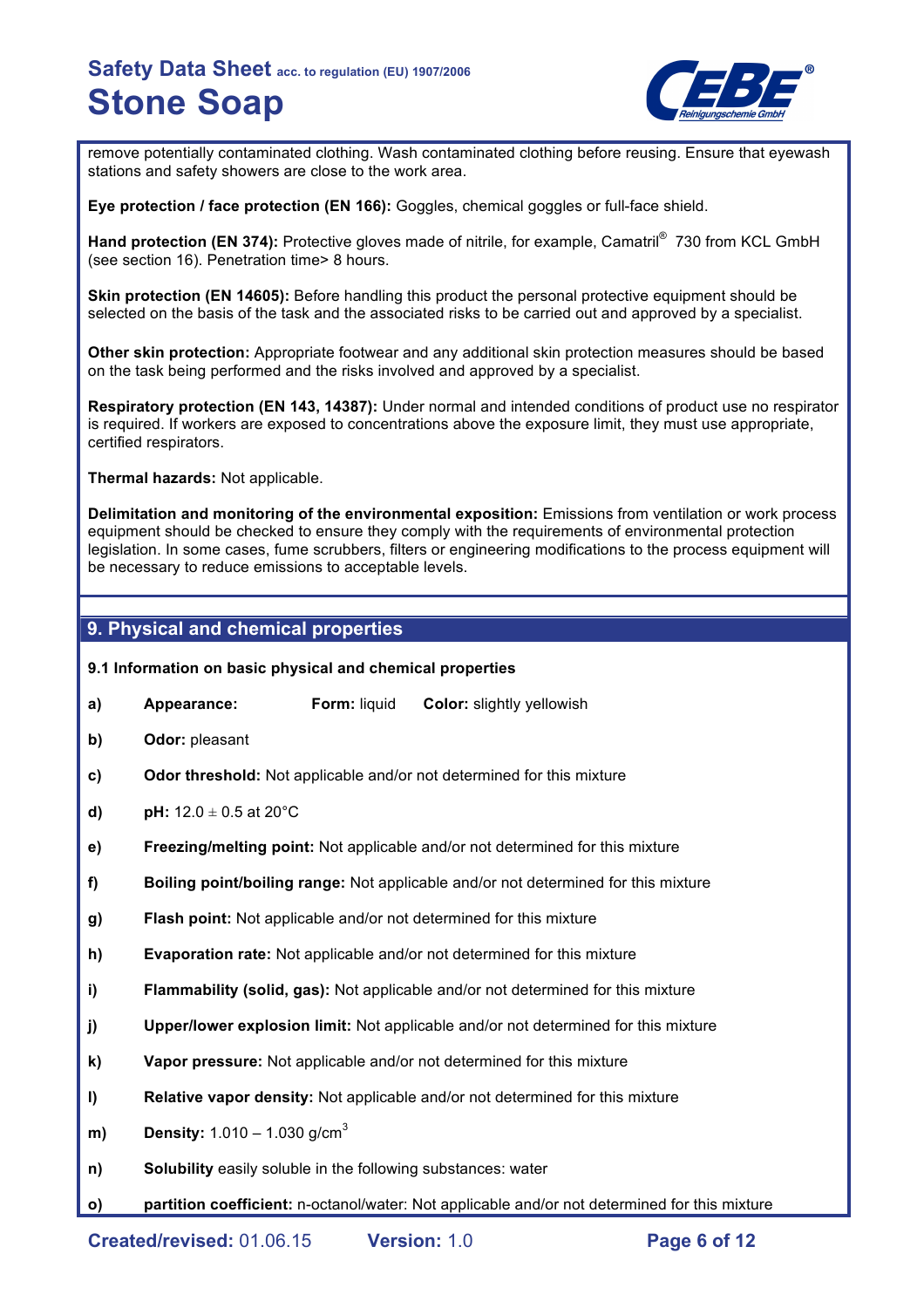

- **p) Ignition temperature:** Not applicable and/or not determined for this mixture
- **q) Thermal decomposition:** Not applicable and/or not determined for this mixture
- **r) Viscositiy, dynamic:** Not applicable and/or not determined for this mixture
- **s) Explosive properties:** Not applicable and/or not determined for this mixture
- **t) Oxidizing properties:** Not applicable and/or not determined for this mixture

### **9.2 Other information**

No further information available.

## **10. Stability and reactivity**

### **10.1 Reactivity**

For this product or its ingredients no specific test data related to reactivity are available.

## **10.2 Chemical stability**

The product is stable.

## **10.3 Possibility of hazardous reactions**

Dangerous reactions will not occur under normal storage conditions and under normal use.

## **10.4 Conditions to avoid**

No specific data.

### **10.5 Incompatible materials**

No specific data.

### **10.6 Hazardous decomposition products**

Under normal conditions of storage and use, hazardous decomposition products should not be produced.

## **11. Toxicological information**

## **11.1 Information on toxicological effects**

**a) acute toxicity:**

| <b>Name of</b><br><b>Substance</b>                 | <b>Result</b>                      | <b>Specie</b><br>S | <b>Dose</b>                 | <b>Exposition</b> |
|----------------------------------------------------|------------------------------------|--------------------|-----------------------------|-------------------|
| linear alkylbenzene<br>sulfonates, sodium<br>salts | $LD_{50}$ Oral<br>$LD_{50}$ Dermal | Rat<br>Rat         | 1,080 mg/kg<br>>2,000 mg/kg |                   |
| Trisodium phosphate                                | $LD_{50}$ Oral                     | Rat                | 7,400 mg/kg                 |                   |

**Conclusion/Summary:** Not determined for this mixture.

**b) Irritation to skin; c) Irritation to eyes; d) Sensitisation**

### **Name of**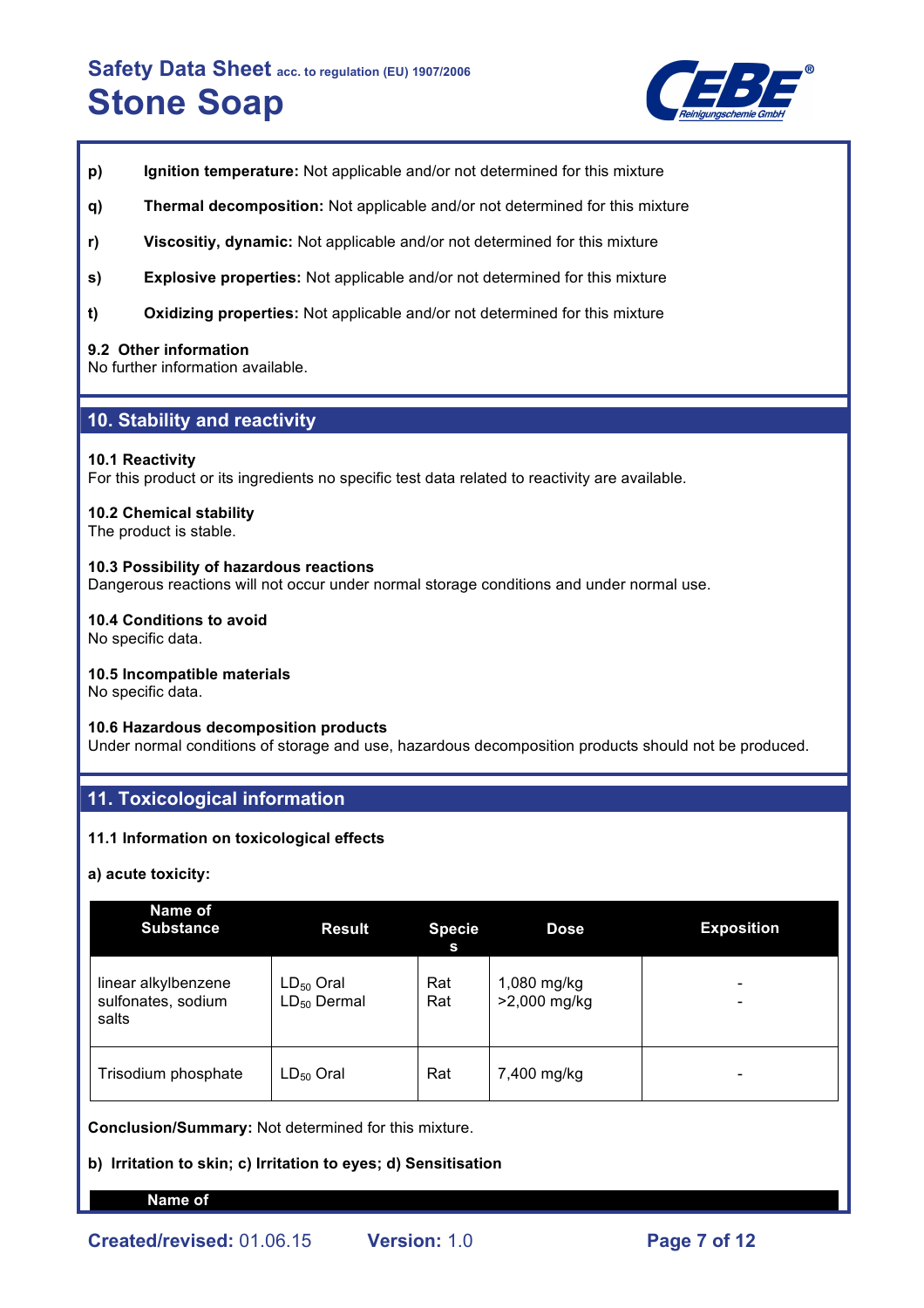

| <b>Substance</b>                          | <b>Result</b>                                                               | <b>Species</b> | <b>Points</b> | <b>Exposition</b> | <b>Observation</b> |
|-------------------------------------------|-----------------------------------------------------------------------------|----------------|---------------|-------------------|--------------------|
| linear alkylbenzene<br>sulfonates, sodium | Skin: Irritating to<br>eyes and mucous                                      |                |               |                   |                    |
| salts                                     | membranes<br>Eyes: strong irritant<br>with the danger of                    |                |               |                   |                    |
|                                           | severe eye injury<br>Sensitization: not<br>sensitizing                      |                |               |                   |                    |
| Trisodium phosphate                       | Skin - irritating to<br>the skin and<br>mucous<br>membranes                 |                |               |                   |                    |
|                                           | Eye - very irritating<br>Sensitization - no<br>known sensitizing<br>effects |                |               |                   |                    |

**Conclusion / Summary:** Irritating to eyes and skin. No sensitizing effects known.

## **e) Germ cell mutagenicity:**

**Conclusion / Summary:** No known significant effects or critical hazards.

**f) carcinogenicity:**

**Conclusion / Summary:** No known significant effects or critical hazards.

**g) reproductive toxicity:**

**Conclusion / Summary:** No known significant effects or critical hazards.

**h) specific target organ toxicity single exposure**

**Conclusion / Summary:** No known significant effects or critical hazards.

**i) specific target organ toxicity after repeated exposure Conclusion / Summary:** No known significant effects or critical hazards.

**j) Aspiration hazard**

**Conclusion / Summary:** No known significant effects or critical hazards.

**Teratogenicity**

**Conclusion / Summary:** No known significant effects or critical hazards. **Information on the likely routes of exposure:** No known significant effects or critical hazards.

**Potential acute health effects**

**Inhalation:** No known significant effects or critical hazards. **Ingestion:** Irritating to mouth, throat and stomach. **Skin contact: Irritating to skin. Eye contact:** Irritating to eyes.

## **Symptoms related to the physical, chemical and toxicological characteristics**

**Inhalation:** No specific data. **Ingestion:** No specific data. **Skin contact:** Adverse symptoms may include the following: irritation, redness.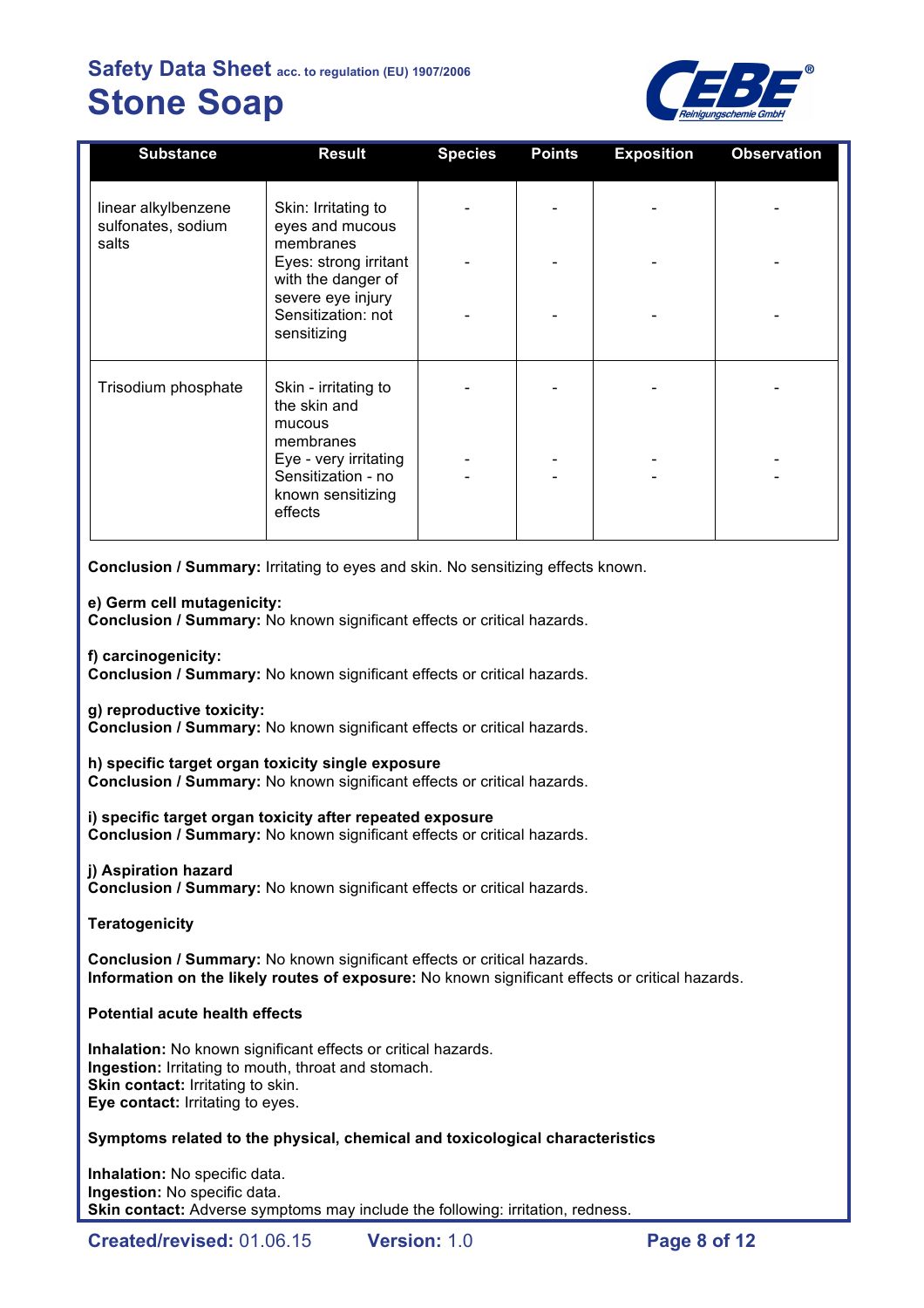

**Eye contact:** Adverse symptoms may include the following: irritation, lacrimation, redness.

**Delayed and immediate effects and also chronic effects from short and long term exposure**

**Short term exposure**

**Potential immediate effects:** Not determined for the mixture. **Potential delayed effects:** Not determined for the mixture.

**Long-term exposure**

**Potential immediate effects:** Not determined for the mixture. **Potential delayed effects:** Not determined for the mixture.

**Potential chronic health effects**

**Conclusion / Summary:** Not determined for the mixture.

**General:** No known significant effects or critical hazards. **Carcinogenicity:** No known significant effects or critical hazards. **Mutagenicity:** No known significant effects or critical hazards. **Teratogenicity:** No known significant effects or critical hazards. **Developmental effects:** No known significant effects or critical hazards. **Fertility effects:** No known significant effects or critical hazards.

**Other information:** Not determined for the preparation.

## **12. Ecological information**

## **12.1 Toxicity**

| Name of<br>substance                            | <b>Result</b>                                                                                  | <b>Species</b>                   | <b>Exposition</b>                           |
|-------------------------------------------------|------------------------------------------------------------------------------------------------|----------------------------------|---------------------------------------------|
| linear alkylbenzene<br>sulfonates, sodium salts | $EC_{50}$ 1 – 10 mg/l<br>$EC_{50}$ 10 - 100 mg/l<br>$LC_{50}$ 1 – 10 mg/l<br>NOEC > 0.1 1 mg/l | Daphnia<br>Algae<br>Fish<br>Fish | 48 hours<br>96 hours<br>72 hours<br>28 days |

**Conclusion/Summary:** Not determined for this mixture.

## **12.2 Persistence and degradability**

**Conclusion/Summary:** The surface active ingredients contained in this product are biologically degradable according to regulation 648/2004 EC.

## **12.3 Bioaccumulative potential**

**Conclusion/Summary:** Not determined for this mixture.

## **12.4 Mobility in soil**

**Partition coefficient ground/water (K<sub>oc</sub>):** Not determined for this mixture. **Mobility:** Not determined for this mixture.

**12.5 Results of PBT and vPvB assessment PBT:** not applicable **vPvB:** not applicable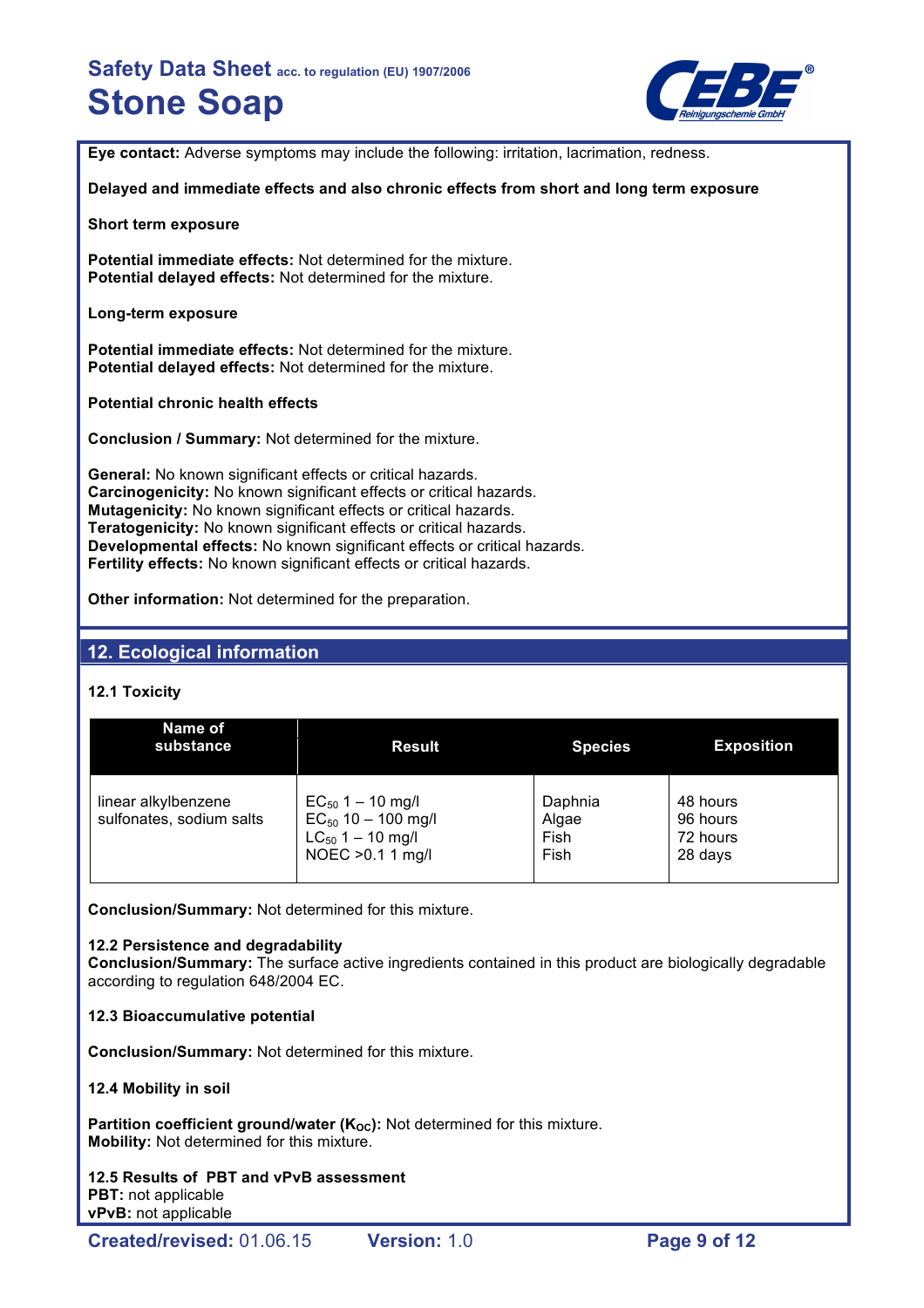

## **12.6 Other adverse effects**

No special effects or hazards known.

## **13. Disposal considerations**

The information in this section contains generic advice and guidance. The list of Identified Uses in Section 1 should be consulted for any exposure scenario or when exposure scenarios on the available applicationspecific information.

Waste disposal according to EC Directives on waste and hazardous waste. Waste codes should be assigned by the user, preferably in collaboration with the waste disposal authorities.

### **13.1 Waste treatment methods**

## **Product**

**Methods of disposal:** The generation of waste should be avoided or minimized wherever possible. Empty containers or liners may retain some product residues. Material and its container must be disposed of in a safe way. Significant quantities of waste product residue should not be disposed of via the foul sewer but processed in a suitable effluent treatment plant. Dispose of surplus and non-recyclable products via a licensed waste disposal contractor. Disposal of this product, solutions and any by-products should at all times comply with the environmental protection requirements and waste disposal legislation and the requirements of local authorities. Avoid the proliferation and dispersal of spilled material and contact with soil, waterways, drains and sewers.

**Hazardous waste:** According to the information available to the supplier at the time of creation/editing of this safety data sheet this product is regulated as hazardous waste in the sense of EU regulation 2008/98/EC.

### **Packaging**

**Methods of disposal:** The generation of waste should be avoided or minimized wherever possible. Waste packaging should be recycled.

**Special precautions:** This material and its container must be disposed of in a safe way. Empty containers or liners may retain some product residues. Avoid the proliferation and dispersal of spilled material and contact with soil, waterways, drains and sewers.

## **14. Transport information**

|                                          | <b>ADR/RID</b> | <b>ADR/ADNR</b> | <b>IMDG</b>    | <b>IATA</b>              |
|------------------------------------------|----------------|-----------------|----------------|--------------------------|
| 14.1 UN Number                           | Not regulated. | Not regulated.  | Not regulated. | Not regulated.           |
| 14.2 UN proper<br>shipping name          | $\blacksquare$ |                 | -              | $\overline{\phantom{0}}$ |
| 14.3 Transport<br>hazard class(es)       | -              |                 |                |                          |
| 14.4 Packing<br>group                    |                |                 |                |                          |
| 14.5<br><b>Environmental</b><br>hazards  | No.            | No.             | No.            | No.                      |
| 14.6 Special<br>precautions for<br>iuser | None.          | None.           | None.          | None.                    |

**14.7 Transport in bulk according to Annex II of MARPOL 73/78 and the IBC Code** Not applicable.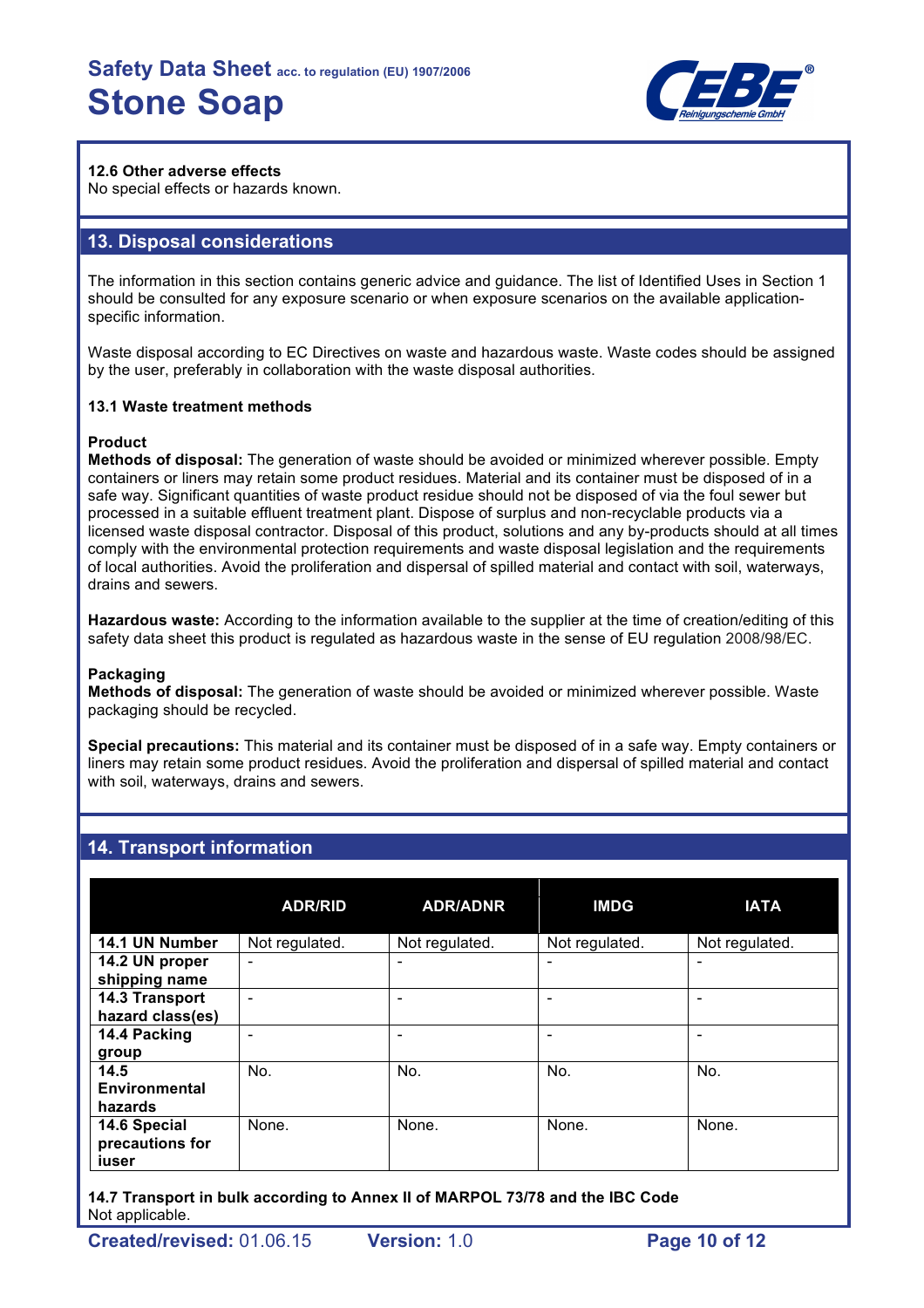

**Multiplier according to ADR / RID 1.1.6.3:** Not applicable.

**Tunnel restriction code:** Not applicable.

## **15. Regulatory information**

**15.1 Safety, health, and environmental regulations/legislation specific for the substance/mixture**

**EC-Regulation Nr. 1907/2006 (REACh)**

**Appendix XIV - Index of substances that require permission Substances causing special concern:** None of the ingredients is listed.

**Appendix XVII – Restriction of the production, the distribution, and the use of specific hazardous substances, mixtures, ans products:** Not applicable.

**Other EU-Regulations Contents according to 648/2004 EC:** <5% soap, <5% anionic surfactants, <5% NTA, <5% phosphates, perfume.

**15.2 Chemical safety assessment** This product contains substances that still require substance assessments.

## **16. Other information**

 $\triangleright$  Marks the information that was changed since the last version.

## **Abbreviations and acronyms:**

ADN/ADNR = European agreement for the international transport of hazardous materials on inland waterways ADR = European agreement for the international transport of hazardous materials on roads ATE = Estimation acute toxicity BCF = Bio concentration factor CLP = Regulation concerning the classification, labeling, and packaging Verordnung über die Einstufung, Kennzeichnung und Verpackung [Regulation (EC) No. 1272/2008] CAS = Chemical Abstracts Services Number DNEL = Derived Non-Effect Level DPD = Mixture regulation [1999/45/EG] EC = Europaean Commission EG = EG-Nummer EUH-Satz = CLP-specific hazard phrase IATA = International Aviation Transport Association IBC = Intermediate Bulk Container IMDG = International Maritime Dangerous Goods Code LogPow = Logarithm base-10 of the n-octanol:water pertition coefficient MARPOL 73/78 = International agreement from 1973 for the prevention of marine pollution caused by ships in the version of the protocol from 1978. ("Marpol" = marine pollution) MAK = maximum workplace concentration PBT = Persistent, bioacuumulating, and toxic PNEC = Predicted No-Effect Concentration REACH = Regultion concerning the Registration, Evauation, Approval and Restriction of Chemical Substances [Regulation (EC) No. 1907/2006] RID = Regulation for the transport of hazardous goods by railway REACH # = REACH Registration number vPvB = very persistent and very bioaccumulating